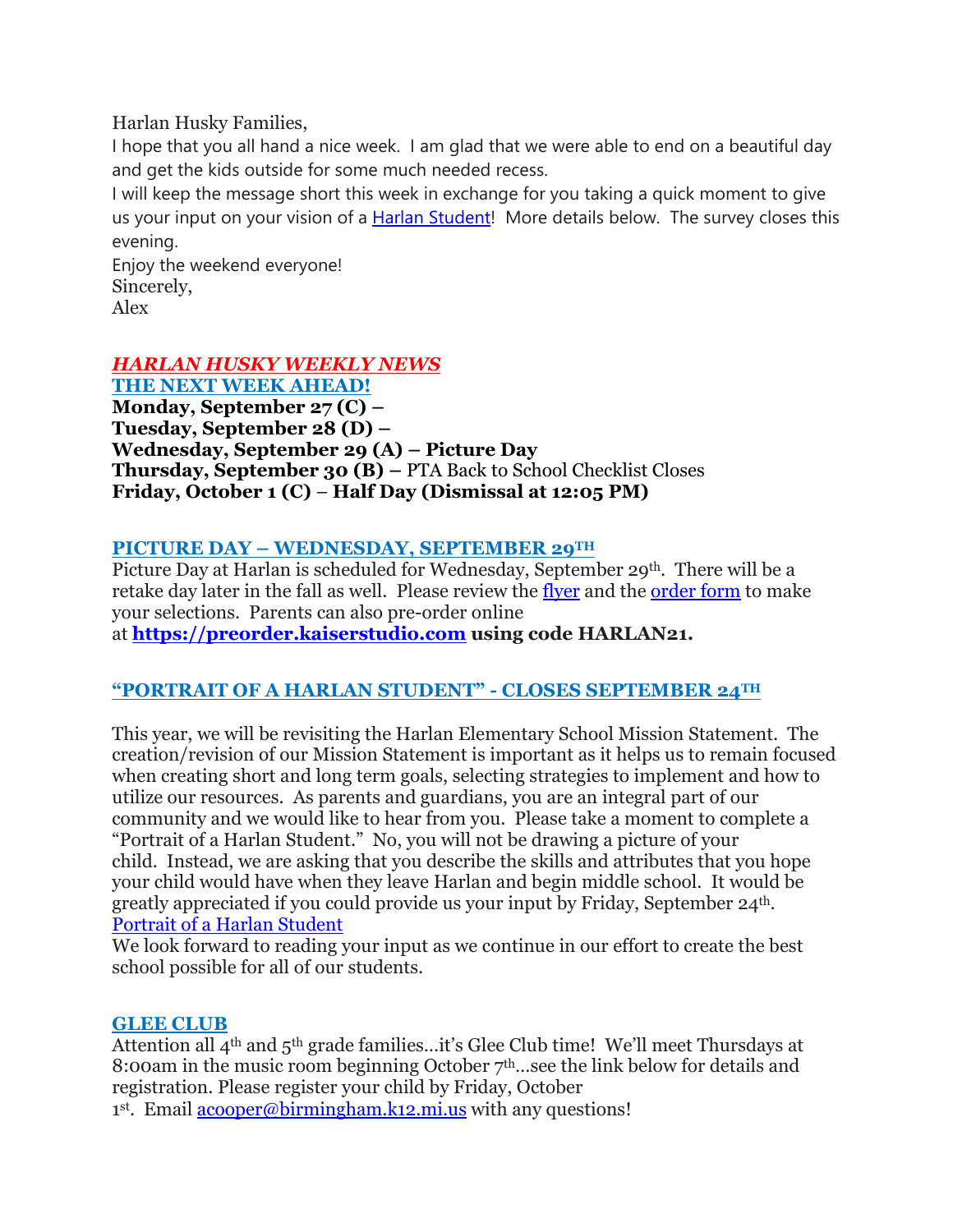# <https://forms.gle/zioV7Gm1MH2MBv9J9>

## **NO DOGS DURING ARRIVAL AND DISMISSAL**

We want to make sure that all of our students are comfortable entering and leaving Harlan. With that being said, some of our **students** have concerns when it comes to our furry friends, so we are asking that no dogs be on school property during arrival and dismissal. We appreciate your cooperation with this matter.

## **CLASSROOM AIR PURIFIERS**

BPS has been committed to quality air ventilation from the beginning of the pandemic, shifting our air handling systems at Harlan to the CDC recommended MERV 13 filters. We have also increased the air exchange to 4-6 times per hour in our buildings. While additional HEPA filters are accepted by the CDC as another layer that may be used, our air quality standards are already well beyond expectations from health agencies. At this time, HEPA filters in the classroom would be an extensive expense that would not provide an enhanced benefit for the cost, considering our current system and practice is providing. However, we do appreciate the engagement and support of our parents around COVID mitigation measures. At this time, we are not accepting the donation of additional air filters/purifiers. We appreciate everyone's support!

### **THE ART ROOM NEWSLETTER**

**We are now finished with the third week of school which means the Art Room has been very busy. Click** [here](https://drive.google.com/file/d/1XwDk_0J0Turwu60ckw90hhD_vTDTZrSG/view?usp=sharing) **to get the details of what the Harlan students have been doing in Art!**

#### **HARLAN AFTERSCHOOL ENRICHMENT CLASSES**

Registration is open for fall afterschool classes! We have several great classes to choose from, like Cartooning, Floor Hockey, Learn to Sew and Drama Kids. Session times and dates vary. [Flyers](https://drive.google.com/file/d/1-gsxF8r57yoi9VLwxOusOhrIwt7gVfUO/view?usp=sharing) are being sent home today, and all the information about all of our classes can be found at [www.communityed.net](http://www.communityed.net/) -- Click on Youth Programs-After School Programs and search for Harlan.

### **FLU CLINIC**

Harlan is hosting a Flu Clinic with CVS pharmacy on Thursday, September 30 from 4-6 pm. Please register in advance using this link: [https://www.cvs.com/vaccine/intake/clinic/vaccine](https://www.cvs.com/vaccine/intake/clinic/vaccine-select?clinicID=8BEF1A64BDCDE14DD00FAC50137EF3F5)[select?clinicID=8BEF1A64BDCDE14DD00FAC50137EF3F5.](https://www.cvs.com/vaccine/intake/clinic/vaccine-select?clinicID=8BEF1A64BDCDE14DD00FAC50137EF3F5) Please enter through the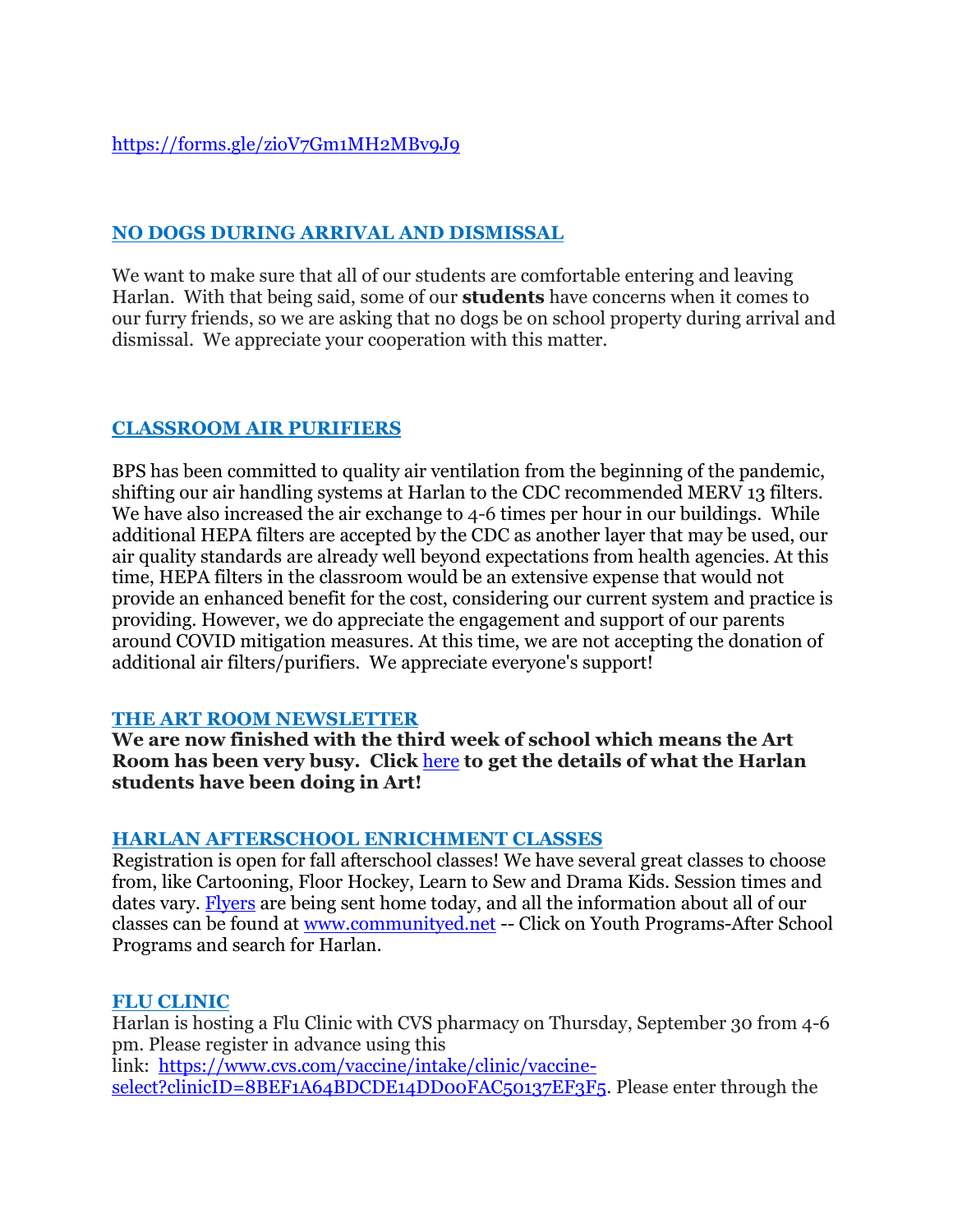front doors at your appointment time and remember to bring your insurance card with you.

# **CLINIC REQUEST**

Now that we have the majority of our students in the building all day long, we have had an increase of visits to the office clinic. Sometimes students have accidents (i.e. spills, paint, berries, etc.) which require a change of clothes. We still have a stock of most things but there are specific items that we seem to need. Please look at the list to see if you have any of the following that you wish to donate. We unfortunately do not have space for anything that is not on our list. Thank you in advance for your help!

- Boys' underwear size S and M (brand new)
- Girls' underwear size S and M (brand new)
- Gender neutral socks (brand new)
- Boys' athletic pants (elastic waist) size S and M (new or used) No jeans or corduroy pants please.

# **MORNING KIDS CLUB POSITION AVAILABLE**

Are you a morning person? Do you like to play? Do you love working with kids? Are Arts & Crafts your thing? How about playing outside? If so, come and join our Kids Club Team at Harlan! A position as a morning Kids Club assistant is open for immediate hiring. Please contact Angie Righter at [arighter@birmingham.k12.mi.us](mailto:arighter@birmingham.k12.mi.us) if you are interested.

### **HARLAN KIDS CLUB**

Kids Club is open every morning and afternoon on full days of school. Afternoon Kids Club (12:05-6:00 pm) will be offered on the following half days of school: November 17- 18, December 8, February 2, March 23-24 and May 11. Half day attendance must be scheduled in advance. There are no drop-ins or unscheduled visits on half day afternoons. Please note that morning Kids Club is offered on all school days. For registration information, click [here.](https://www.birmingham.k12.mi.us/cms/lib/MI01908619/Centricity/Domain/494/2021-2022%20KIDS%20CLUB%20registration%20instructions.pdf)

### **NOON SUPERVISORS NEEDED**

Harlan is in need of a few good people to be Noon Supervisors. Noon Supervisors are an essential part of every school day. Noon Supervisors support students in the lunchroom and monitor them at recess. The shifts will be 2.5 to 3 hours every full day of school. It is a paid position. If you are interested in helping support our Harlan Huskies to make each day an amazing day or if you have questions about the position, please send an email to Jennifer Szura at *[jszura@birmingham.k12.mi.us.](mailto:jszura@birmingham.k12.mi.us)* 

## *HARLAN PTA NEWS* **DO NOT FORGET TO COMPLETE BACK-TO-SCHOOL BY OCTOBER 1ST**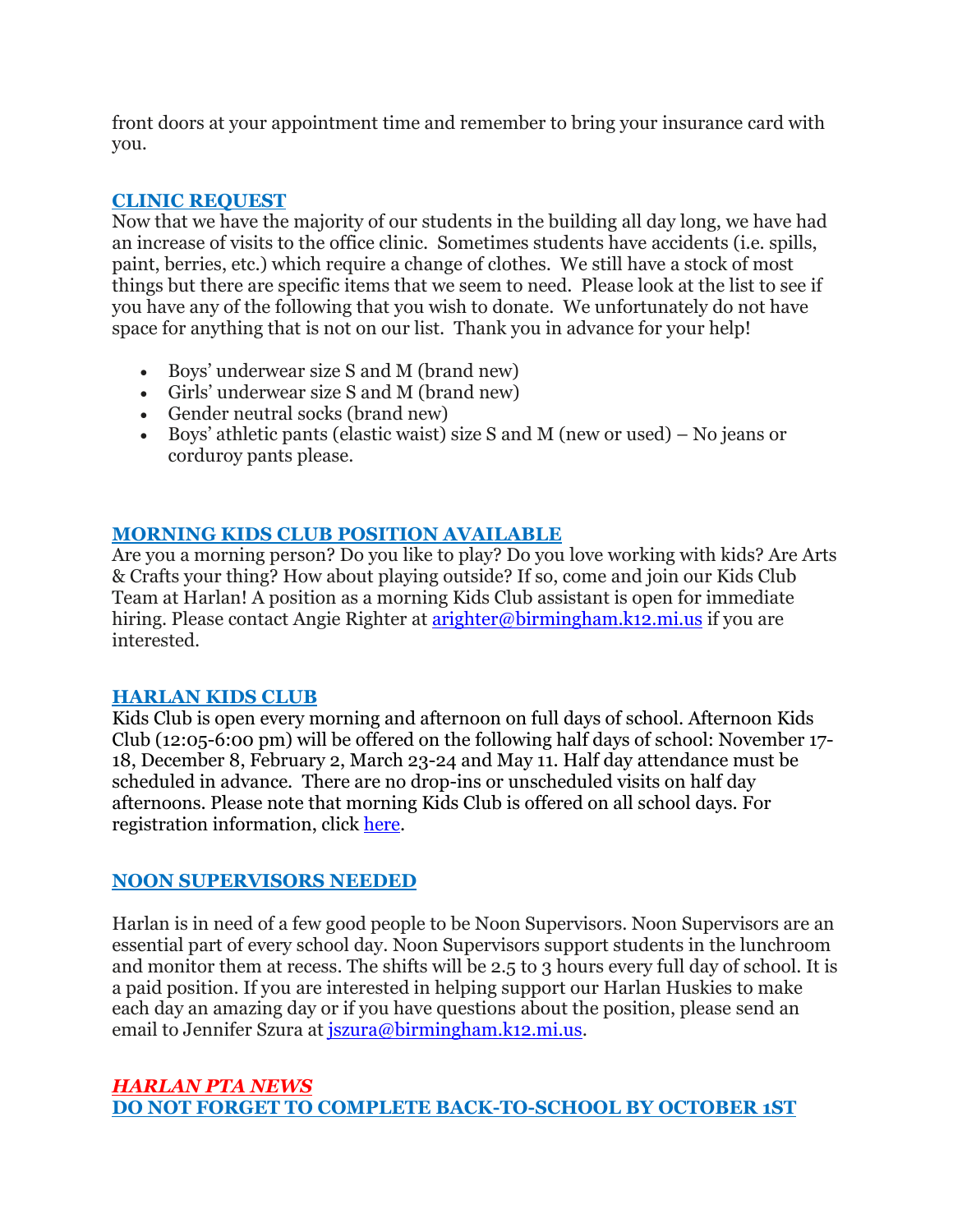Our Back-To-School Checklist will be closing on October 1st. Scan the QR code on the flyer or follow the link to your one-stop shop for all the school-year essentials: order yearbooks, order class shirts, grab a school directory, join the PTA and sign up to become a room champion!

NOTE: The color for the 4th grade shirt has changed from jade to blue for any families who may not have ordered otherwise!

Click [here](https://drive.google.com/file/d/1CY9U-lVxwWa1H7jVXMbqOaTOfcYvGk6S/view?usp=sharing) for more details on the flyer.

Get started here:

[https://harlanptabloomfield.membershiptoolkit.com](https://harlanptabloomfield.membershiptoolkit.com/)

# **ARE YOU LOOKING FOR WAYS TO VOLUNTEER AT HARLAN?**

# *Be a Part of our Special Ops Team: Husky Helpers!*

"No Mission is Possible" without our Husky Community! Many parents have reached out asking how they can be a part of all of the fun events we do. They wish someone had reached out when we have a new idea or surprise for our kids. We are excited to launch a Special Ops team for our "Mission: Possible" that we call "Husky Helpers." This team has grown to over 40 volunteers before the school year started. If you have a few extra minutes this school year that you can choose what to be a party of, please join our "Husky Helpers"! <https://www.signupgenius.com/go/8050F4DAAA92BA0F94-husky>

## **IT'S TIME FOR THE HARLAN AUCTION - OUR BIGGEST EVENT OF THE YEAR!**

The Harlan biennial event monies raised will fund PTA activities, academic enrichment programs, and teacher grants for our 380+ student body for the next two years! Three years ago we brought a successful robotics program to our K-5th grades from monies raised at the auction. Ideas? Want to hear more about how you can donate or help? Are you a Harlan business owner? Reach out to [harlanhuskiespta@gmail.com](mailto:harlanhuskiespta@gmail.com) or signup below to be a part of our

team: <https://www.signupgenius.com/go/409054CA4AC2FA7FA7-auction>

# **Upcoming Events:**

September 29 – Picture Day

October 1 - Back-to-school checklist closes

October 6 - Healthy Huskies/Get Fit Day

October 13 - October PTA Meeting

October 18-22 - Spirit Week

October 18 - Kindergarten & 1st Grade Tulip Planting

October 21 – Harlan Restaurant Night – Shield's Pizza

### *DISTRICT NEWS* **BEF TAILGATE EVENTS**

Come cheer on your favorite football team at the BEF Tailgate Events in celebration of their homecoming games. All BPS families and students are invited!

• Friday, October 1st - Outside the entrance to Falcon Field, Groves HS from 6 pm - 7:30 pm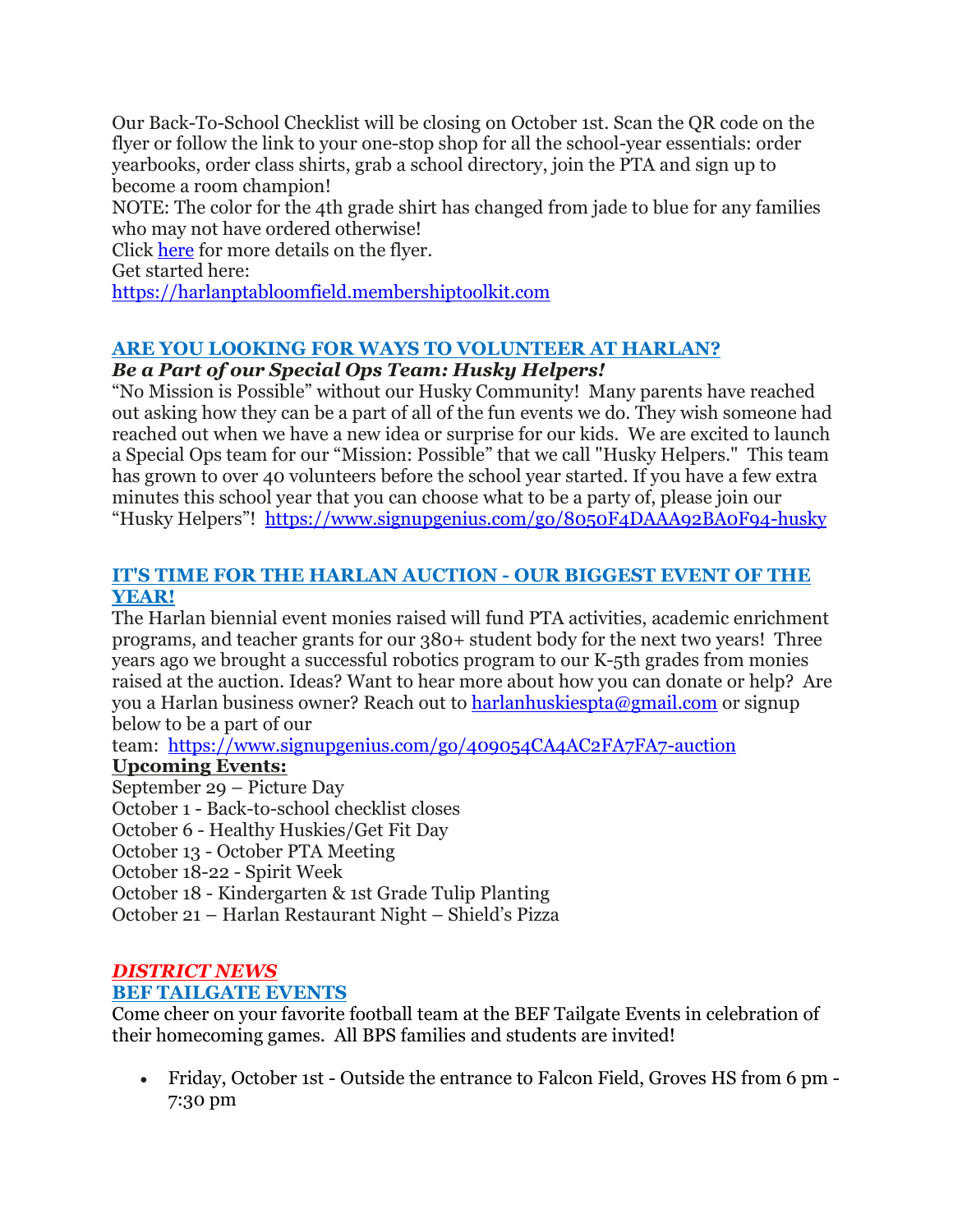• Friday, October 8th - Inside the entrance to Maple Field, Seaholm HS from 6 pm - 7:30 pm

Free cider & donuts from Franklin Cider Mill along with giveaways from our sponsors DTE Energy (Groves) and Dean Sellers Ford (Seaholm).

\*Birmingham Education Foundation (BEF) provides funding for teacher grants to support enrichment programs and activities to BPS students.

## **FRIENDS**

Please join FRIENDS virtually on Thursday, October 14th at 7PM. We will kick off the year by hearing from the BPS Specialized Instruction & Student Services Team on their priorities for the school year as well as how our LINKS programs will be reinstated! <https://us02web.zoom.us/j/88620338016>

FRIENDS meetings are always open to everyone. More details can be found in the meeting [flyer.](https://drive.google.com/file/d/1eiQiHXU8pNB-uXBRYIF8YZuHlh1yXSoA/view?usp=sharing)

# **STRIDES FOR SOS 5K AND 1 MILE RUN/WALK – SEPTEMBER 26th**

The second annual Strides for SOS 5K and 1 Mile Run/Walk will take place on Sunday, Sept. 26 at Seaholm High School. This is the largest fundraiser of the year for SOS and will include a certified outdoor 5K course, a 1 mile course and a virtual option. Schools Offer Support (SOS) is a nonprofit organization that provides volunteer services and financial support to families throughout the Birmingham Public Schools community. Since the pandemic, SOS has assisted BPS families with:

- \$40,000 in grocery gift cards
- \$9,000 in laptops for graduating seniors
- \$5,000 in financial assistance for other items such as childcare, medical bills, and utilities
- monthly food boxes

Your participation in the Strides for SOS event will help SOS continue to support BPS families throughout this school year.

SOS will award prizes to the top three BPS buildings with the most student and staff participants. Register by Sept. 11 to be guaranteed a race shirt! Click [here](https://drive.google.com/file/d/1HZiX469TI_RpZDKjbkirZBQQNdvlQpmX/view?usp=sharing) for the race flyer.

For more race details and to register,

visit: [https://runsignup.com/Race/MI/Birmingham/SOSMilesforMeals5kand1MileRac](https://runsignup.com/Race/MI/Birmingham/SOSMilesforMeals5kand1MileRace) [e](https://runsignup.com/Race/MI/Birmingham/SOSMilesforMeals5kand1MileRace)

To learn more about SOS, visit [www.schoolsoffersupport.org](http://www.schoolsoffersupport.org/)

# **CHARTWELLS IS HIRING**

Are you looking for flexible work hours while your kids are at school? Chartwells is now hiring! If you are interested, please click [here](https://drive.google.com/file/d/1BZnOWYoHzPSntYtVL11r7nlIkMYTQFdQ/view?usp=sharing) to find out more information.

# **KIDS EMPOWERED PROGRAMS COMING UP SOON**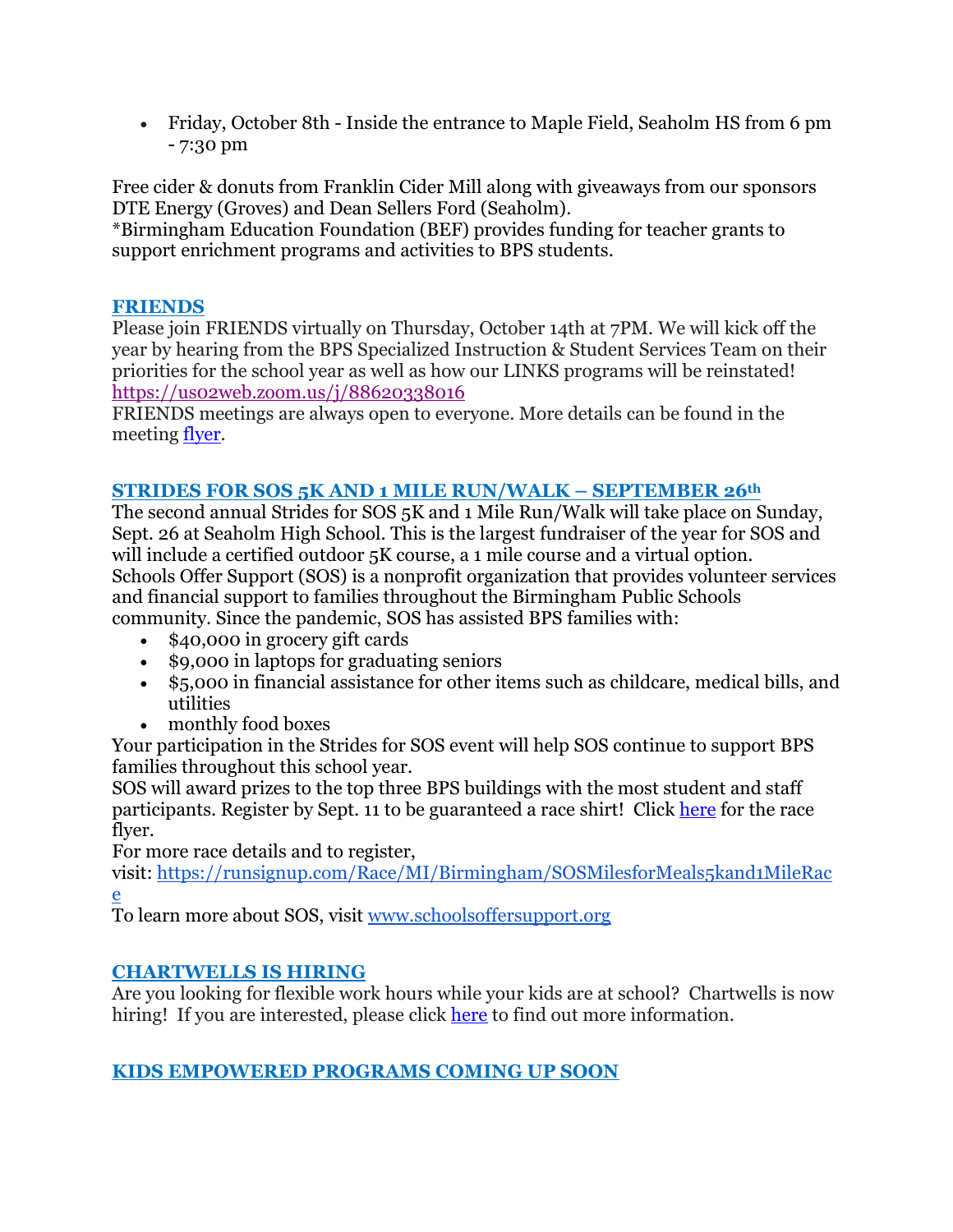### **Register at Birmingham Community Education 248-203-3800 or [www.communityed.net](http://www.communityed.net/)**

**Mother/Daughter Assertiveness Boot Camp** - Does your daughter get bossed around a lot? Do they feel walked all over or feel left out? Girls will learn how to be assertive in voice, body language and words. They will learn how to deal with problems, conflicts and when someone is being unfriendly in an assertive way. Assertiveness is a critical social skill in dealing with everything from getting help, to standing up for yourself, setting your boundaries to following your DREAMS! This is a mother/daughter workshop; please register the daughter only. Location: Seaholm HS Media Center \$35 per pair Additional child: \$15

 $\text{\#16773}$  – Ages 6 – 8 Date: 9/27/2021 Mon 6:00 PM - 7:30 PM (additional child: #16811)

#16766 – Middle School Date: 9/27/2021 Mon 7:30 PM - 9:00 PM (additional child: #16812)

**Family Sibling & Conflict Workshop -** Most families struggle with sibling conflict and teasing. In some cases, there is sibling bullying. Sibling teasing and bullying can cause more harm than the teasing kid or bully at school. If you have siblings between the ages of 6-14 years send them together to learn what the impact of their everyday meanness can have and how they can make a different choice in how they treat each other or how they handle the situation. Parents participate in their own workshop to learn how to manage sibling conflict while kids learn how to problem solve. At the end, parents and kids come together to work on a family contract. Location: Groves High School Staff Planning

#16784 Date: 10/3/2021 Sun 2:00 PM - 3:30 PM \$36.00 (includes both parents and two siblings) #16792 Additional Child: \$15.00

### **SCHOOL LUNCHES**

School breakfast and lunches will be free for all students at school when the entire meal is taken. If your family would qualify for free or reduced lunch prior to COVID, please fill out the application. It is still important to fill out the application if you feel your family would qualify for this low income program during a normal school year. Why is this important? This one form helps with the following items: school funding, increased funding for schools to ensure that students receive the support they need for a comprehensive, world-class education. Reduced fees for sports and athletics, college application fees, increased technology funds for schools to improve internet access and network services. Your application helps all of our students at Birmingham Public Schools. Thank you for completing the form at your earliest convenience. Click on this easy [link](https://www.lunchapp.com/) to complete the application for Birmingham Public Schools. Please see the flyer from Chartwells [here](https://docs.google.com/presentation/d/1Cg1-uEvuGrttRLgA1PKoZH1kp1TSFb3M/edit?usp=sharing&ouid=116191433314317801474&rtpof=true&sd=true) for more information.

NOTICE OF NONDISCRIMINATION:

The Board of Education is committed to maintaining a learning/working environment in which all individuals are treated with dignity and respect, free from discrimination and harassment. There will be no tolerance for discrimination or harassment on the basis of race, color, national origin, religion, sex, sexual orientation, marital status, genetic information, disability or age. The District